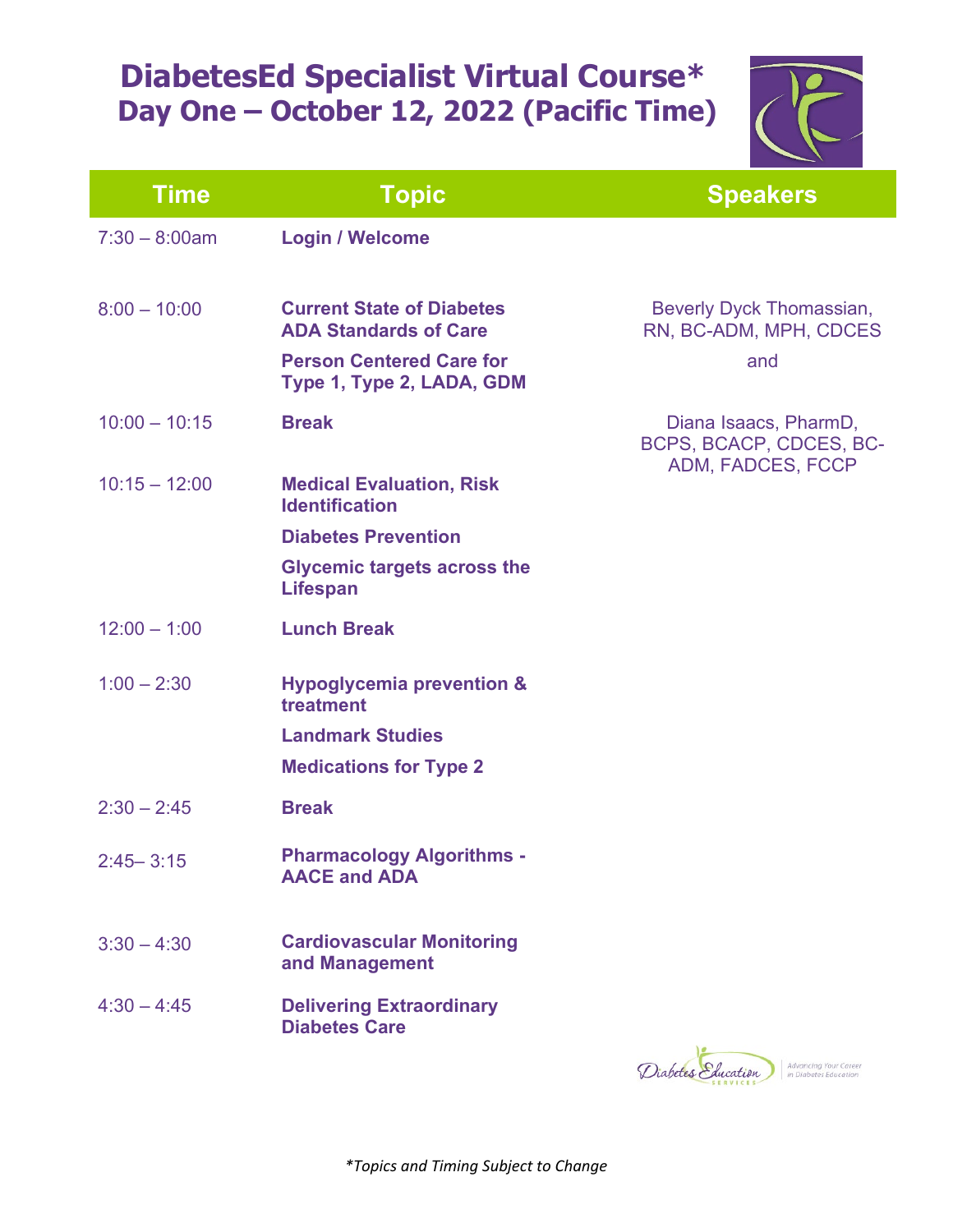## **DiabetesEd Specialist Virtual Course\* Day Two - October 13, 2022 (Pacific Time)**



| <b>Time</b>          | <b>Topic</b>                                                                            | <b>Speakers</b>                                                             |
|----------------------|-----------------------------------------------------------------------------------------|-----------------------------------------------------------------------------|
|                      |                                                                                         |                                                                             |
| $7:30$ am $-8:00$ am | <b>Login / Welcome</b>                                                                  |                                                                             |
| $8:00 - 9:30$        | <b>Insulin - the Ultimate</b><br><b>Hormone Replacement</b><br><b>Therapy</b>           | Diana Isaacs, PharmD, BCPS,<br>BCACP, CDCES, BC-ADM,<br><b>FADCES, FCCP</b> |
| $9:30 - 9:45$        | <b>Break</b>                                                                            |                                                                             |
| $9:45 - 10:45$       | <b>Insulin Pattern</b><br><b>Management and Dosing</b><br><b>Strategies</b>             | and<br>Beverly Dyck Thomassian, RN,<br><b>BC-ADM, MPH, CDCES</b>            |
| $10:45 - 12:00$      | Diabetes Interview -<br><b>From Head to Toe</b>                                         |                                                                             |
|                      | <b>Microvascular Risk</b><br><b>Reduction</b>                                           |                                                                             |
| $12:00 - 1:00$       | <b>Lunch Break</b>                                                                      |                                                                             |
| $1:00 - 2:15$        | <b>Diabetes Technology-</b><br><b>Monitors, Pumps and</b><br><b>Data Interpretation</b> |                                                                             |
| $2:15 - 2:30$        | <b>Break</b>                                                                            |                                                                             |
| $2:30 - 3:15$        | <b>Diabetes Technology-</b><br><b>Monitors, Pumps and</b><br><b>Data Interpretation</b> |                                                                             |
| $3:15 - 4:30$        | <b>Integrating Mental</b><br><b>Health with Body Health.</b>                            |                                                                             |
|                      | <b>Assessment Tools and</b><br><b>Coping</b>                                            | Diabetes Education<br>Advancing Your Career<br>in Diabetes Education        |